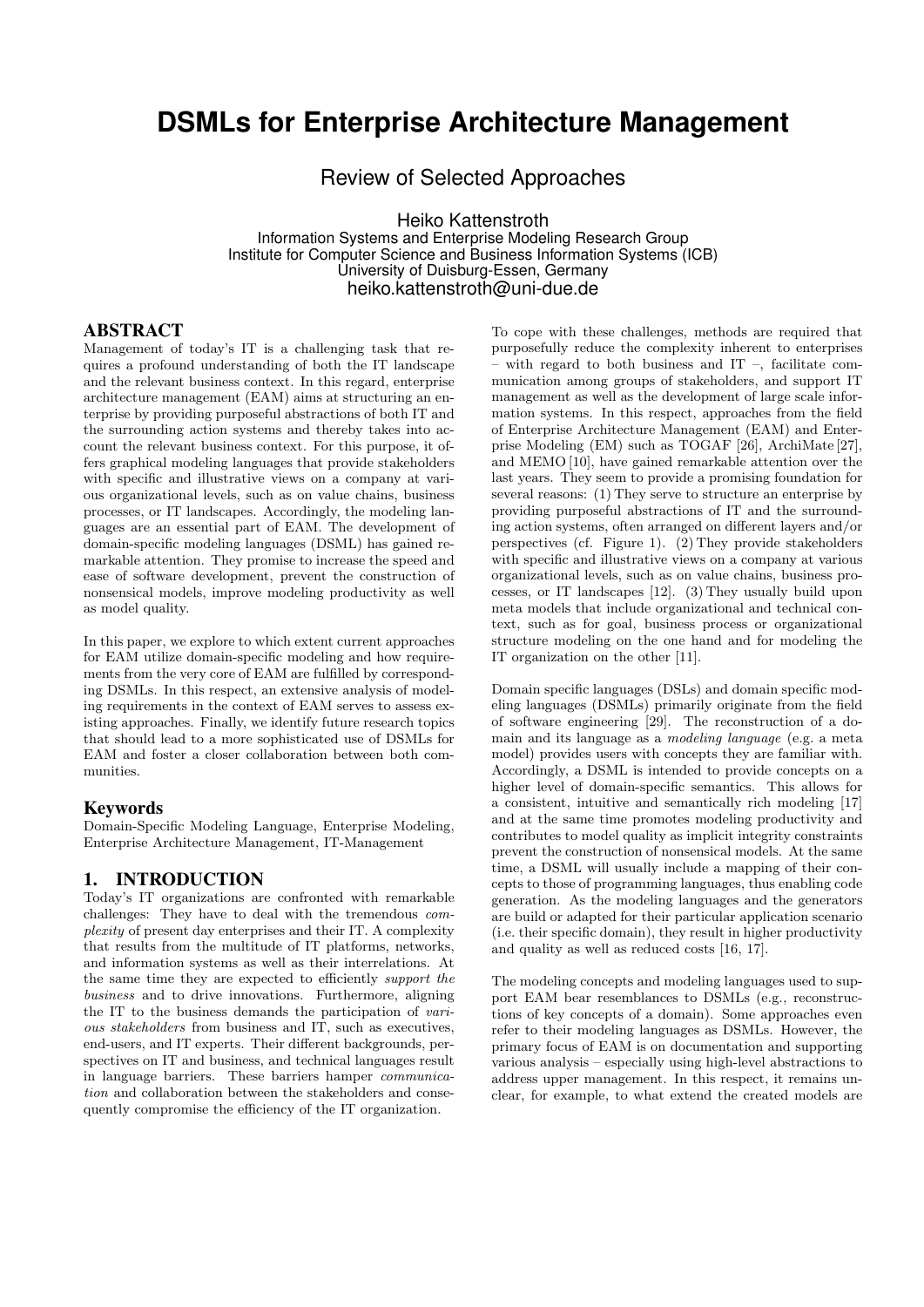used to generate code or, more general, how the modeling languages used in the context of EAM can be compared to those proposed by the DSML community. Considering the effort that is required to create models of an enterprise and the amount of knowledge they capture as well as the advantages of DSMLs it seems worthwhile to investigate whether DSMLs can be applied more thoroughly to support EAM and the challenges it has to face. Against this background we investigate the current state-of-the-art in using DSMLs for EAM and identify future research topics. The results of our analysis are intended as foundation for discussion with and discursive evaluation by peers and domain experts. Amongst others, the results should foster collaboration between both research communities.

In the next section we present a short introduction to EAM and develop a conceptual framework to assess the different approaches for EAM and the DSMLs they propose. For this purpose, we review current literature to identify requirements from the EAM domain. In Section 3 we discuss related work. Selected approaches are reviewed in Section 4. In Section 5, we identify future research topics. Section 6 presents concluding remarks.

# 2. EA MANAGEMENT: OBJECTIVES & REQUIREMENTS

Objectives: Current business practice requires an aligned and integrated approach to management of business and IT. Achieving alignment and integration as well as managing change depend on a holistic approach that provides appropriate abstractions for both business and IT [18]. Against this background, introduction and use of an enterprise architecture (EA) have gained remarkable attention from academia and practice. The architecture of an enterprise depicts the "fundamental organization of a system, embodied in its components, their relationships to each other and the environment"[15]. Organizational aspects such as developing an enterprise architecture as well as defining and enforcing standards, rules, and guidelines are part of *enterprise* architecture management (EAM). As depicted in Figure 1, an EA can be divided into layers that describe different elements of an enterprise (see [31]). To guide the evolution of the enterprise, the as-is state describing the status quo, at least one envisioned to-be state and several intermediary states are modeled. Accordingly, projects, which often affect the enterprise on more than one layer, transform the enterprise and its architecture from the as-is state to the envisioned tobe state (see  $\Delta$  in Fig. 1). Although the various approaches for EAM emphasize different management aspects and suggest different modeling approach for these aspects, they nevertheless agree that it is necessary to provide a holistic view on an enterprise, which accounts for aspects from all layers, ranging from business to IT [6]. Besides documenting an enterprise and guiding its evolution, EAM supports further scenarios, e.g., achieving consolidation and integration after mergers & acquisitions [2].

Requirements: For the purpose of this paper, we divided the requirements into two groups: (i) basic requirements and (ii) requirements that are specific for the modeling languages and their use. The former requirements are summarized in Table 1; the later are discussed below.



Figure 1: Enterprise (Architecture) Evolution (based on [9])

| ΙD              | <i>Basic Requirement (BR)</i>       |
|-----------------|-------------------------------------|
| BR <sub>1</sub> | Manage transformation projects      |
| BR2             | Support flexible visualizations     |
| BR3             | Enable cross-disciplinary analyses  |
| BR <sub>4</sub> | Support for architecture governance |
| BR.5            | Account for different perspectives  |

Table 1: Summary of Basic Requirements

The relevance of information systems for an enterprise and their potential for improving its competitiveness is unquestioned. However, the development, introduction, and maintenance of information systems remain a substantial challenge for many firms. At the same time, creating an enterprise architecture, keeping it up to date and promoting accompanying management structures also requires major effort that comes at high costs and implies significant risks.

 $SR 1 - Model usage$ : An approach for EAM should foster a widespread use of the models, from development to maintenance and management of information systems. Therefore, it should include concepts at different organizational levels that can also be mapped to implementation-level concepts according to clear transformation rules. Code generators and transformations should facilitate and improve the development of information systems [17]. In this respect, an approach for EAM needs to balance the need for fine grained models that allow for code generation and the effort to create such models (i.e. practicability vs. operationalization).

The problem of aligning business and IT requires an EA to include not only IT related artifacts but also strategies, goals, organizational roles, business processes, and further aspects of an enterprise. In this respect, it is widely accepted to separate an enterprise architecture into different layers according to the fundamental structure of an enterprise [31]. However, for these domains different modeling languages, tools, visualizations, and even different objectives as well as stakeholders exist.

 $SR 2$  – Integration  $\mathcal{B}$  reuse: The separation into different modeling languages is to a certain degree artificial as it should be possible to merge them into one modeling language using one large meta model. However, one has to account for the situation in practice where the different domains are not approached in an integrated way. It seems not feasible to force an enterprise to start with an all-encompassing approach from scratch. Rather, an approach for EAM should account for already existing tech-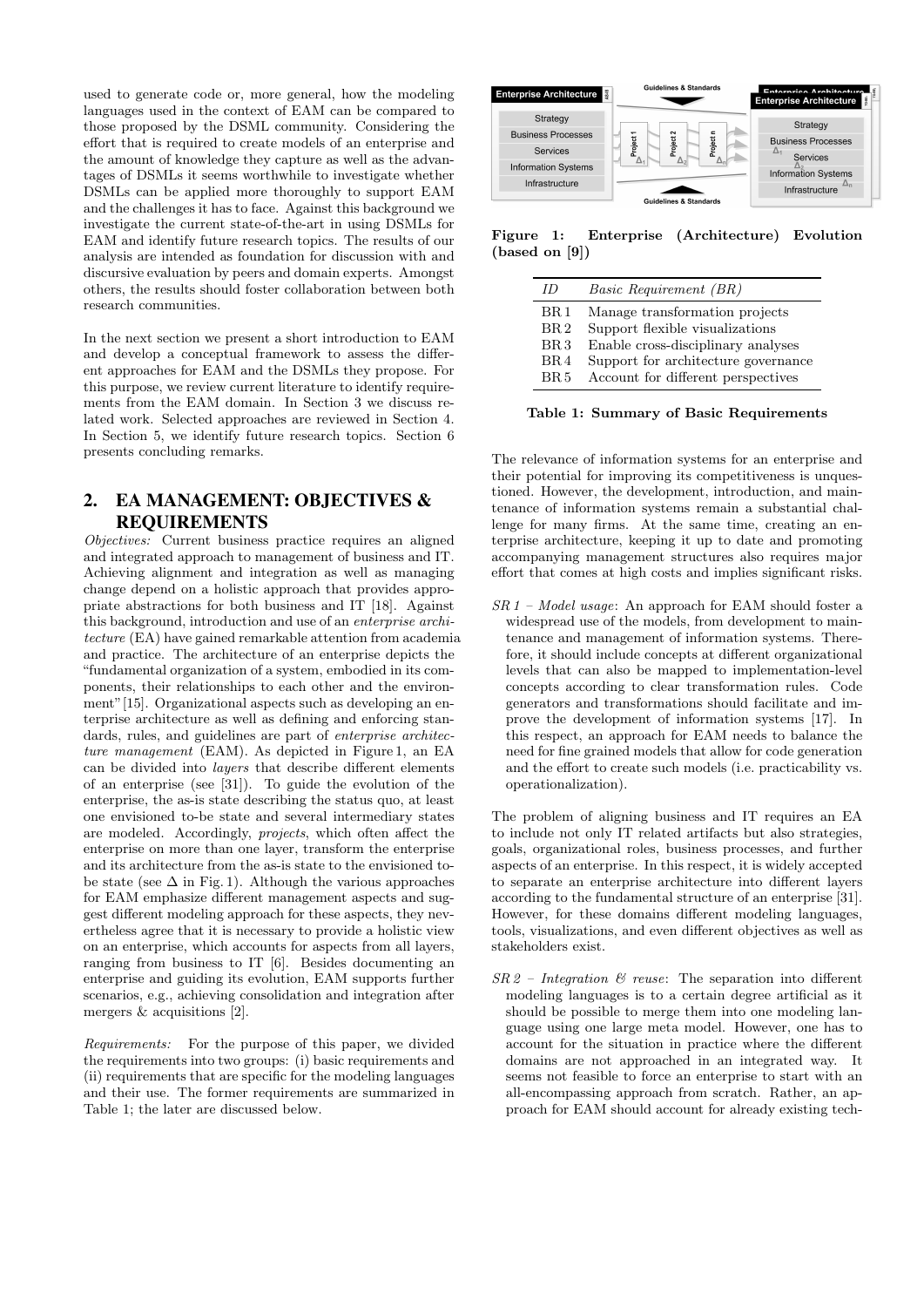niques (e.g., modeling languages, models, and tools for business processes) as well as foster their integration and reuse at an appropriate level of abstraction [18].

The complexity of today's organizations, which is among others caused by the large number of information systems and their various relationships, result in extensive architectural descriptions. These descriptions contain elements on different levels of detail to fulfill the diverse needs of the stakeholders. This results in models that might overburden users with too much detail and leads to the challenge to maintain the consistency of the EA.

 $SR3 - Adaptable\ complexity:$  The complexity of the model editor and corresponding models should be adaptable to the different professional backgrounds and interests of the intended user as well as the to particular application scenario. Accordingly, an approach for EAM should provide language concepts that allow for hiding details such as relations, model elements, and attributes not needed in a particular situation.

On the one hand, the needs and interests of enterprises with regard to enterprise architecture management differ. Neither a fixed starting point nor fixed modeling languages or management structures exist that can be applied without changes to a large variety of enterprise [6]. This results in the requirement to support organization-specific adaptations. On the other hand, organizations are constantly forced to change, for example due to changing markets or technological innovations. Any change that is made in an enterprise has to be aligned with the enterprise architecture. Most changes can be handled on the model level (e.g., by modifying reference models). However, some changes require modifications of the underlying modeling languages. Therefore, existing models and code generators are likely to become invalid. This leads to the two following requirements.

- $SR\text{ }\mathcal{L}-Enterprise-specific\text{ }adaptations:$  An approach to EAM should support the safe and convenient adaptation of the modeling language, the management structures, and the tool along with its visualizations, transformations and code generators. Convenient refers to the effort it takes to realize a particular adaptation to organization-specific needs. Safe refers to support for the update of existing artifacts such as models, analysis, and code generators to maintain integrity of the EA.
- SR 5 Meta model evolution: An approach for EAM should support the coordinated and controlled evolution of meta models. Accordingly, corresponding models need to evolve as well (often referred to as "co-evolution") to remain compliant to the meta model and not become eventually invalid. For this purpose, the approach should account for existing techniques for (meta) model evolution (e.g., [22]).

Development and management of information systems requires particular information about instance, for example of business processes or IT resources (i.e., instance level data). There is a wide range of tools that aim at preparing and presenting these values, e.g., from data warehouse to monitoring and reporting tools. However, they usually do not

support users in interpretation and assessment of the presented values. Associating such values with the corresponding conceptual level to add information about the (business) context contributes to a more anticipatory and prudent management. Such an integration of models with corresponding instance information, i.e., the use of models at run-time, fosters a more profound decision-making and a larger variety of analyses than analyzing at instance level only.

SR 6 – Integration with instance data: An approach for EAM should account for the integration of models and modeling tools with systems that manage corresponding instance level data (or integrate a corresponding component). It should be possible to navigate from the instance level to the conceptual level – and vice versa. Moreover, information about instance should be used to enrich code generators and transformations, e.g., to generate access control lists to support IT security management.

# 3. RELATED WORK

Several reviews of the state-of-the-art in enterprise architecture management have been published. A first analysis by Urbaczewski & Mrdalj [28] focuses on a comparison of EAM frameworks. They propose a method that should guide the selection of an framework based on specific stakeholders needs. However, the analysis as well as the proposed method remain on a high level of abstraction and do not account for modeling aspects. A more elaborate review is presented by Aier et al. [1]. They analyze the state-of-theart in enterprise architecture management as described in literature as well as carried out in business practice. In this respect, they conduct a literature review and present current practices based on results of an empirical study. The main focus is on management aspects of EAM. However, they assess different approaches for EAM with regard to their modeling languages and their coverage of the different layers and elements of an enterprise (see Fig. 1) without going into details. Winter et al. [30] make use of a similar approach. They review existing literature in the context of EAM management to assess the different characteristics and shortcomings of corresponding approaches. Based on these findings, they investigate the state-of-the-art in practice using an online survey. This study is not concerned with modeling aspects or modeling languages. Solely focusing on academic publications in the area of EAM, Mykhashchuk et al. [21] chart the landscape of EAM research in terms of research communities and citations, whereas Lucke et al. [19] analyzes challenges and open issues to guide future research. Both reviews remain on a rather superficial level with regard to modeling aspects of EAM and do not discuss modeling languages. An appropriate tool is necessary to create, evolve, and maintain an enterprise architecture. Accordingly, tools are essential for the success and the acceptance of EAM. Matthes et al. [24, 20] analyze and assess commercial tools for EAM along with a brief presentation of typical task such tools should support. As most of the tools allow for adaptations of the meta model and the study aims at an analysis of the market for EAM tools, modeling aspects are not considered in detail.

# 4. REVIEW OF SELECTED APPROACHES

Based on the requirements analysis from Section 2, this section provides an assessment of selected approaches for EAM.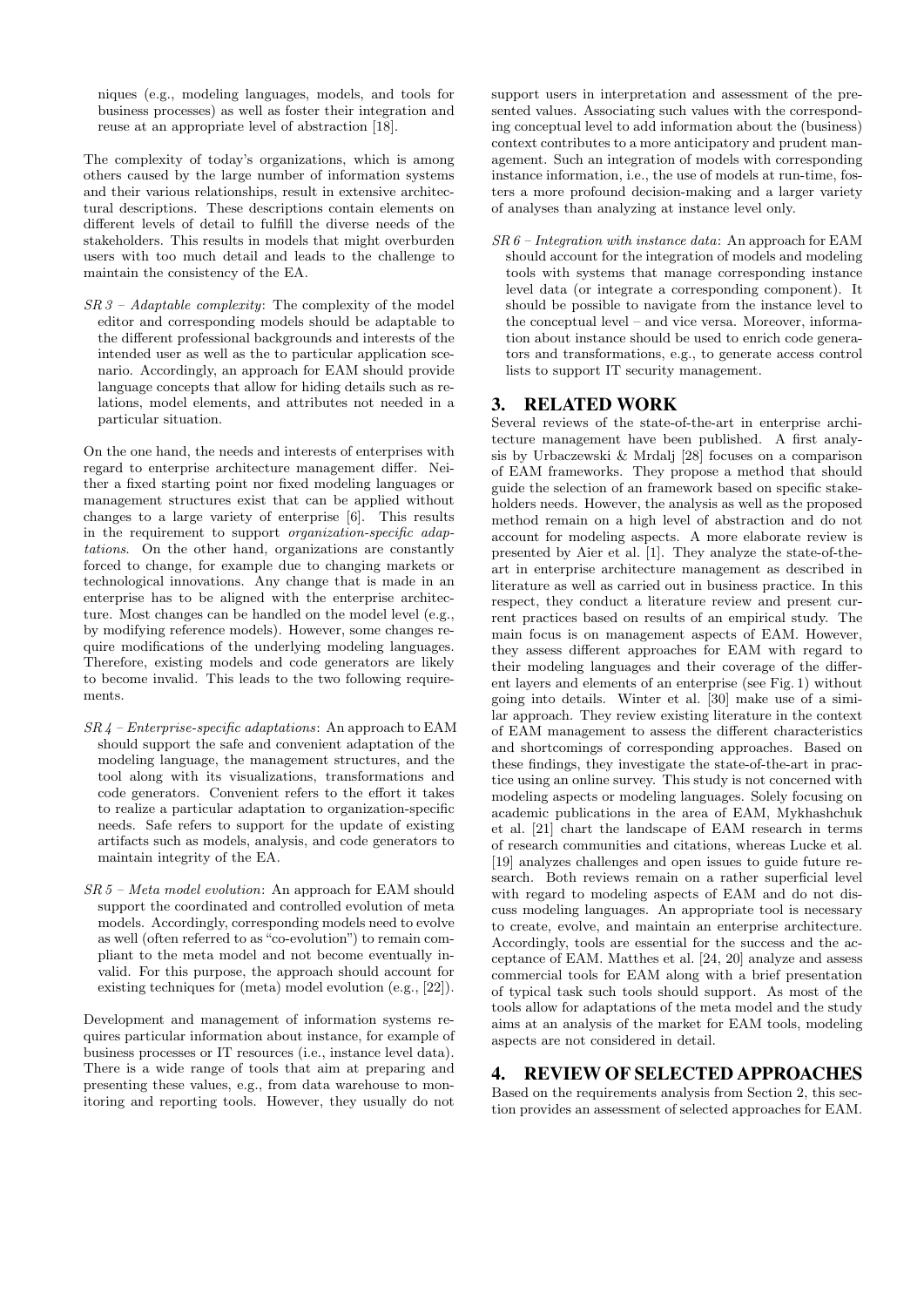| Requirement (SRx)                                       | <b>TOGAF</b>                                                                                                  | Archimate                                                                                                                                                                                           | <b>MEMO</b>                                                                                                                                                                                                             |
|---------------------------------------------------------|---------------------------------------------------------------------------------------------------------------|-----------------------------------------------------------------------------------------------------------------------------------------------------------------------------------------------------|-------------------------------------------------------------------------------------------------------------------------------------------------------------------------------------------------------------------------|
| Model usage $(1)$                                       | be used for more specific scenar- eration<br>ios (e.g., in the context of SOA),<br>no code generation         | supports primarily management supports different organizational<br>through high level analyses, can levels through views, no code gen-                                                              | scope shifted from software development<br>to other scenarios: e.g., support IT-<br>management [14], generate code for secu-<br>rity management, uses models as a front<br>end for dashboards [13]                      |
| (2)                                                     | does not provide any guidance<br>how to integrate existing models                                             | Integration $\mathcal{B}$ reuse core metamodel can be extended, explicitly accounts for integration<br>of other modeling languages $-$ in<br>most cases more detailed or more<br>specific languages | flexible language architecture allows for<br>extensions, well described integration<br>between different modeling languages<br>through shared concepts, comprises meta<br>modeling language                             |
| Adaptable complex-<br>ity $(3)$                         | adaptable complexity supported<br>by flexible views, not directly sup-<br>ported via modeling constructs      | provides flexible,<br>considered directly in modeling<br>language                                                                                                                                   | stakeholder- partially supports decomposition, pro-<br>specific views <i>(viewpoints)</i> , not vides concepts such as information sys-<br>tem as an abstraction over hardware and<br>software, flexible visualizations |
| $Enter prize-specific$<br>adaptations (4)               | ment guidelines (ADM), does not lows for extensions<br>explicitly account for adaption of<br>modeling aspects | a-priori adaptation of manage- meta model can be customized, al-                                                                                                                                    | supports <i>method engineering</i> for tailor-<br>ing of modeling methods, existing meta<br>models rather static                                                                                                        |
| Meta model evolu- not addressed<br>tion $(5)$           |                                                                                                               | not addressed                                                                                                                                                                                       | not addressed                                                                                                                                                                                                           |
| Integration with in- not addressed<br>stance data $(6)$ |                                                                                                               | not addressed                                                                                                                                                                                       | instance data used to enrich models<br>$(modes@run-time)$ , not used for code<br>generation                                                                                                                             |

Table 2: Summary of Assessment

For the framework selection, we included existing reviews [28, 1, 30, 21, 23] and searched for respective publications. We reduced the list as we rather focus on modeling aspects (i.e., specific requirements) such as modeling languages than on management aspects. Accordingly, we examine popular approaches for EAM that provide – at least partial – specifications for their modeling languages. We make an exception for the Zachman Framework that is presented due to its historical role.

One of the first frameworks was presented by Zachman [32]. Inspired by an architect's paradigm and the use of building plans, he wanted to present customers and other stakeholders with comprehensible representations of an information systems architecture. He proposed a two dimensional matrix that distinguishes five modeling layers (scope, business, information systems, technology, and detailed representations) and six dimensions (based on the central questions of what, how, where, who, when, and why), with each cell representing a particular perspective of an organization. Zachman gives a few examples for modeling perspectives but the framework lacks comprehensive language specifications.

TOGAF is one of the most prominent EAM frameworks [26]. It is developed by "The Open Group", an international consortium that comprises large software vendors and user organizations. An essential component of TOGAF is the Architecture Development Method (ADM). A method, consisting of eight phases, that supports and guides the development and maintenance of enterprise architectures. The content metamodel provides a basic core meta model and a number of extensions to address specific issues in more detail, e.g., process modeling. The changes that are required to use an extension are described briefly. A set of architecture diagrams is part of TOGAF. Moreover, it proposes to distinguish between business, data, application, and technology

architectures and is supported by major EAM tools. The focus of TOGAF is on developing an EA management function using ADM, whereas it fosters individual adaptations.

Developed in a dutch research project and later transferred to The Open Group, ArchiMate supplements TOGAF with a modeling language for EA [18, 27]. Archimate differentiates between three layers(Business, Application, and Technology Layer) and three aspects (Passive Structure, Behavior, and Active Structure). To keep the language understandable, it has been explicitly designed to be as small as possible and to include extensions (e.g., to support implementation and migration of architectures). Furthermore, it allows for custom modifications ("profiles") through adding attributes to concepts and relationships as well as specialization of concepts. Archimate is accompanied by a set of related methods and guidelines. Moreover, it supports the flexible composition of views on the EA ("viewpoints") and provides a graphical notation.

The method for Multi-Perspective Enterprise Modeling(MEMO) originates primarily from academic research [10, 12]. It is based on a high-level conceptual framework that represents a "ball park view" on an enterprise. In this respect, it is composed of three generic perspectives (strategy, organization, information system) each of which can be further detailed into various aspects (resource, structure, process, goal). To allow for more elaborate analyses, each selected perspective is associated with a set of diagram types, which are realized through DSMLs. All modeling languages (e.g., ITML for IT landscapes, OrgML for business processes) are specified using the MEMO Meta Modeling Language (MML, [11]). This fosters their integration since they are specified using the same modeling concepts. This consequently leads to integrated models at type level, e.g., integrated IT and business process models. Dedicated graphical notations that corre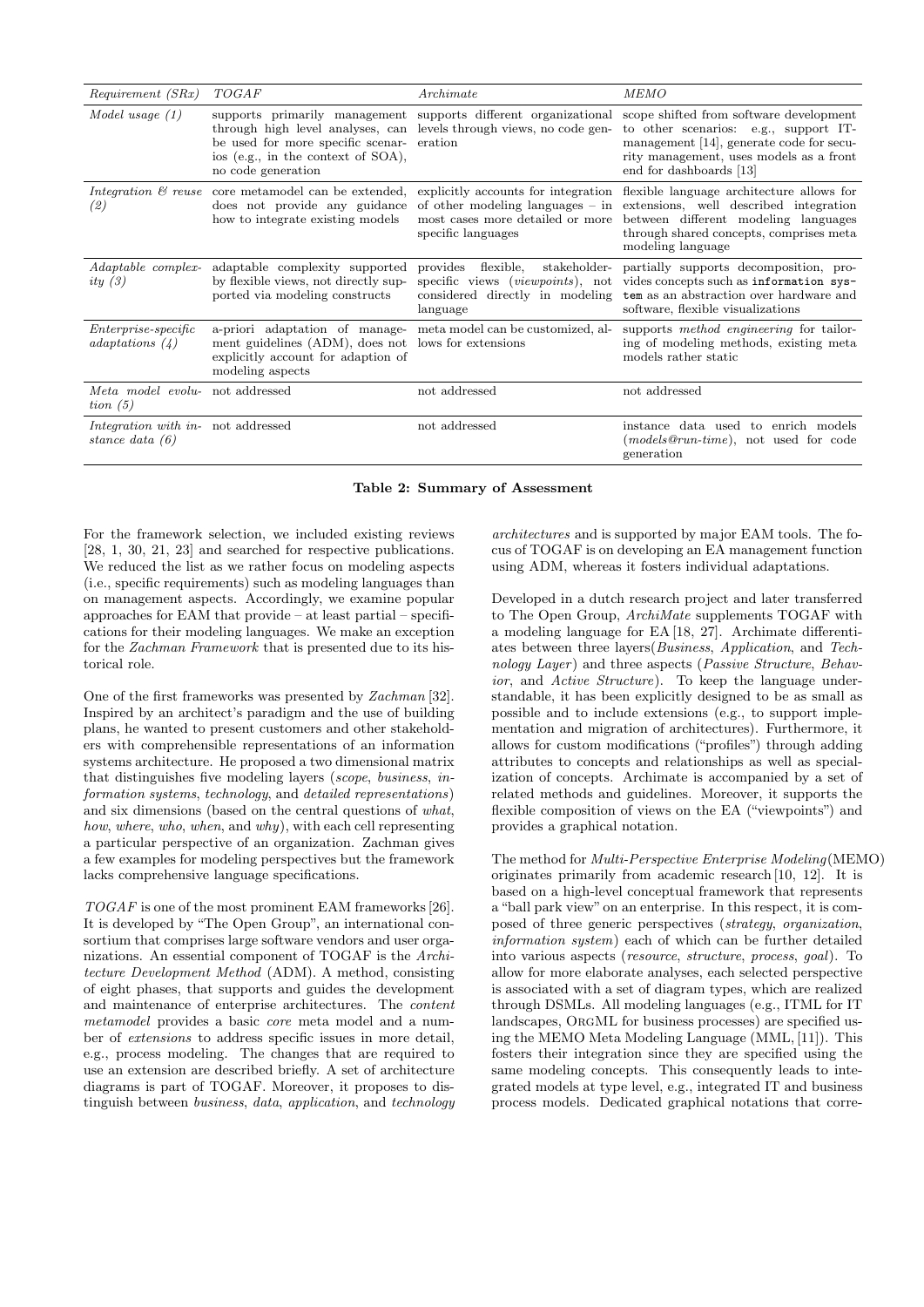spond to concepts of the particular domains are part of every modeling language. To allow for adaptation of the modeling languages, MEMO provides support for Method Engineering (see, e.g., [3]).

The results of the assessment of EAM frameworks against the modeling-specific requirements are summarized in Table 2. In addition to larger frameworks we also considered smaller contributions. Some authors emphasize the advantages of DSMLs and suggest to enrich existing approaches for EAM accordingly. Chiprianov et al. [7, 8], for example, argue that existing EA modeling approaches are inadequate at the technical level. Therefore, they proposes extensions for the telecommunication sector. Silingias & Butleris [25] are concerned with tools for EAM. They argue that the lack of standards for tools based on DSMLs make them unsuitable for EAM. Instead, they propose to use UML profiles to customize UML tools. Although they do not vote against DSMLs in general, their proposal can be questioned – especially with regard to recent surveys (e.g. [20]), which present mature and sophisticated tools. A different perspective is presented by Buckl et al. [5]. They question whether it is feasible to define a meta model (i.e. a modeling language) for EAM that could gain broad acceptance at all. Therefore, they propose an approach to construct an organizationspecific "information model" based on patterns [4].

#### 5. CONCLUSIONS & OUTLOOK

This paper investigates to which extent current approaches for EAM utilize domain-specific modeling and how these DSMLs fulfill corresponding modeling requirements. In this respect, our analysis shows that most existing approaches for EAM make only limited use of DSMLs and a number of open issues remain:

- The profound use of an EA for further scenarios (e.g., code generation) requires an analysis of resulting requirements and the development of corresponding solutions – including a modeling tool.
- To foster reuse of existing models as well as modeling methods an integration approach is needed. This requires a flexible language architecture and should be based on a meta modeling approach, for instance, as provided by MEMO [11]. Moreover, the modeling concepts currently provided by frameworks such as TOGAF and Archimate – compared with domain-specific modeling languages as such – remain on a rather generic level (see 2 in Figure 2). To allow for code generation, more detailed concepts are necessary.
- To account for different enterprises and their specific needs there is need for flexibility and adaptability. Based on their priorities an approach for EAM should allow for its customization (e.g., modeling language, diagrams) – without loosing its main advantages: The accurate reconstruction of key concepts of a certain domain. This requires corresponding guidelines and expertise.
- The need to provide stakeholder-specific views on an EA is widely accepted and supported by EAM approaches. However, there is a lack of concepts that allow to adapt complexity of the provided modeling concepts (e.g., derive transitive closure of relationships to hide certain elements, provide user-specific abstractions).
- The support for the evolution of modeling languages and



Figure 2: Concepts at different levels of specificity (based on[27])

their corresponding meta models, which also includes the evolution of corresponding code generators and existing models, is an open issues for both communities.

Existing work on EAM in most cases neither provides solutions nor discusses these challenges in detail. Against this background, it seems promising to foster a closer collaboration between both research communities. Although, we could find only few sources, in which DSMLs (or DSLs) are mentioned explicitly or even considered as an essential part of EAM, the importance of appropriate and comprehensive modeling languages for the success of EAM in general is undisputed. With regard to the terminology, we come to similar conclusions as Schoenherr [23] who, based on a literature review, criticizes the lack of a common terminology in the context of enterprise architecture management. The terms "modeling language", "domain-specific modeling language", "domain-specific language", and "architecture description language" are used inconsistently. In a similar way, the terms "enterprise architecture", "enterprise architecture management", "enterprise modeling", "enterprise engineering", and "enterprise architecting" are mostly used without clear differentiations. Especially with regard to the lack of a consistent terminology in the DSML community (DSL vs. DSML vs. DSPL, graphical vs. non-graphical modeling, etc.) and to foster a closer collaboration of the DSML and EAM communities, the development of a precise terminology is essential. Due to the nature of this paper, we had to limit the number of approaches and requirements for our analysis. For a more comprehensive review of the state of the art, we will extend the requirements analysis and conduct a more detailed comparison of modeling languages for EAM.

#### 6. REFERENCES

- [1] S. Aier, C. Riege, and R. Winter.  $\;$ Unternehmensarchitektur - Literaturüberblick und Stand der Praxis. WIRTSCHAFTSINFORMATIK, 50(4):292–304, 2008.
- [2] M. Alaranta and S. Henningsson. An approach to analyzing and planning post-merger IS integration: Insights from two field studies. Information Systems Frontiers, 10(3):307–319, 2008.
- [3] S. Brinkkemper. Method engineering: engineering of information systems development methods and tools: Method Engineering and Meta-Modelling. Information